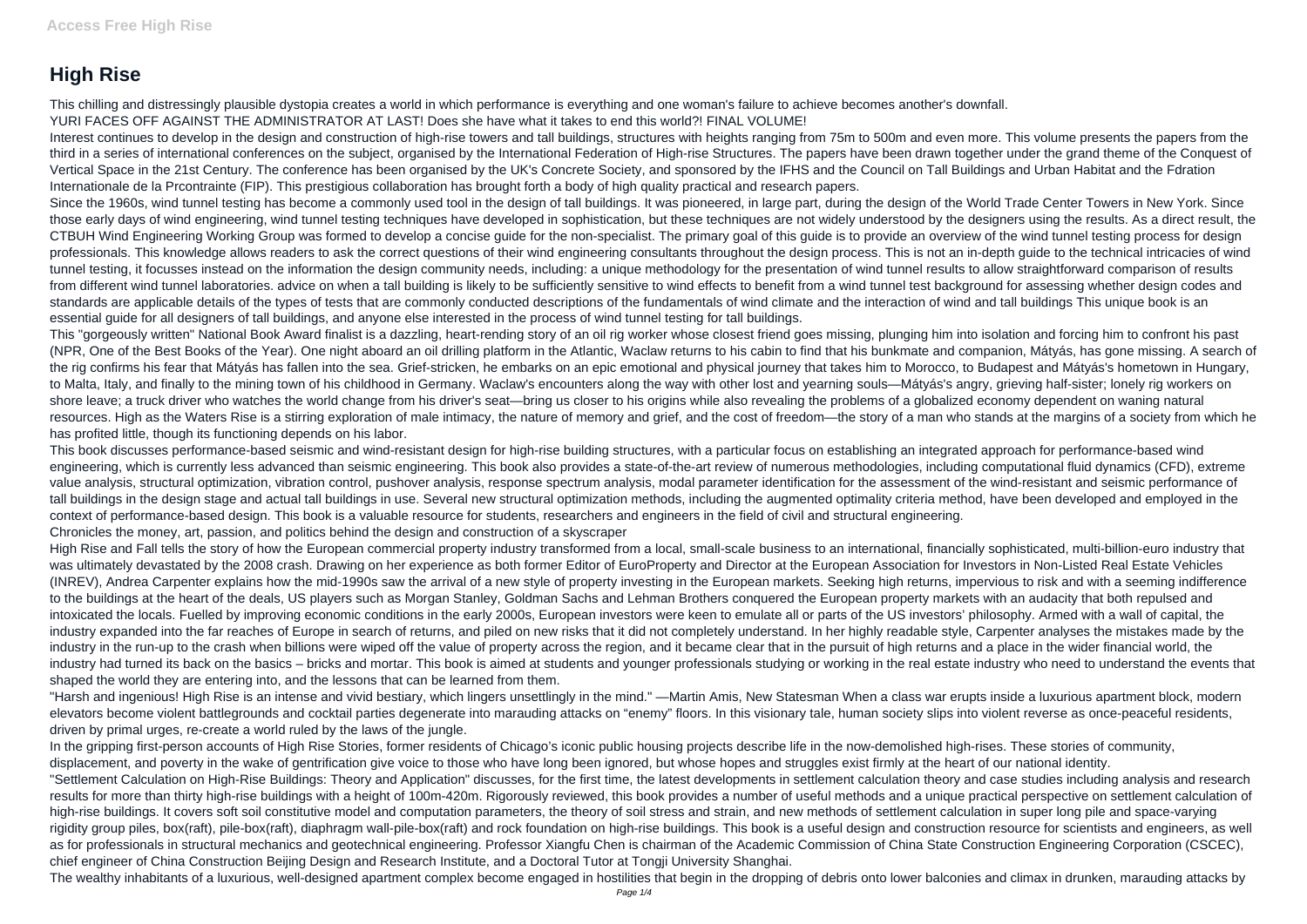## rival floor tribes

This book is intended to fill a knowledge gap in the study of contemporary high-rise living. While there has been much documentation on the engineering and technological aspects of tall buildings, relatively little has been written about the social and livability of high-rise. Much less is written about Asian cities even though Asia is the current hotbed of high-rise development. Even though traditional discourse of high-rise housing is not always positive, new forces are redefining its place in 21st century urbanity. Many cities around the world are reembracing high-rise in urban agenda under current narrative of sustainable development. High-rise is fast becoming a priority area in international research agenda. The quest is for livable and sustainable high-rise development. Against the background of current trends--globalization, urbanization, mixed-use development, and new-built taller buildings in inner city areas in both developed and developing countries, this book examines the software: design, economics, estate management, legal and property rights, physical environment, planning, community development, and social dimensions of high-rise living. Analysis is with the widely acclaimed successful high-rise public housing in Hong Kong and Singapore to understand the advantages and worries of high-rise living, and to distill the key points and lessons in the making of a 'good' highrise living environment. Hong Kong and Singapore have been constructing high-rise for more than four decades each. The majority of their population has moved to live in high-rise, selecting to live high-rise, and registering consistently high residential satisfaction. The height of apartment buildings in both cities continues to rise. The tallest is anticipated to be 70-storey. It is the contention of this book that contrary to earlier common negative discourses on public high-rise living, the high-rise environment may vet offer urban residents a satisfying dwelling experience. Leading housing academics, researchers and practitioners in the two cities have contributed to this book. This book presents a timely contribution to our understanding of a widening urban phenomenon that will affect a growing number of the world's population. High-RiseObservations and Secrets of a Doorman offers some insight into the ways in which some among us chose to live our lives, others who find themselves trapped in the complexities of life, some who create their own complexities, and some who strive to find the simplicities. It is about taking a closer look at ourselves and how we relate to one another

This book is the first systematic attempt to document statutory building control in Hong Kong. It examines 40 cases decided by the Building Appeal Board with reference to the overlapping jurisdictions of the Buildings, Lands and Planning authorities in controlling building development. The cases are categorized under nine major themes, namely 'procedures and principles', 'immediate neighbourhood', 'widths of streets', 'lanes', 'access and parking', 'stepped streets', 'means of escape', 'illegal structures and enforcement orders' and 'demolition'. Each case is examined in detail, cross-referenced and illustrated by drawings and photographs where appropriate. For each category, a list of relevant law cases and a summary of the decision criteria identified are also provided. This work should be of great value to Authorized Persons, surveyors, lawyers and town planners who practise in Hong Kong, as well as those who are interested in the policies and issues concerning building control in a high-rise and high density living environment. It should also help professional practitioners prepare for the relevant APC examinations for the Hong Kong Institute of Surveyors and other professional organizations. The Council on Tall Buildings and Urban Habitat has produced four Technical Guides to date, since the series launched in late 2012. Each of these guides is the product of a CTBUH Working Group—committees formed specifically to address focused topical subjects in the industry. The intention of each guide is the same—to provide working knowledge to the typical building owner or professional who wants a better understanding of available options for improving tall buildings, and what affects their design. The object of the series is to provide a tool-kit for the creation of better-performing tall buildings, and to spread the understanding of the considerations that need to be made in designing tall. This technical guide offers an extensive overview of the use of vertical vegetation in high-rise buildings, an indepth analysis of green walls, definitions and typology, including standards, policies and incentives. It features comprehensive case studies, along with architectural theories of the public and private benefits of green walls. The book delves into architect-design considerations and limitations, the effects of green walls on energy efficiencies and includes recommendations and future research. High-Rise: A NovelW. W. Norton & Company

When Tweety moves into Sylvester's apartment building, the poor puddy tat finds himself put out. Can Sylvester slip past Tweety's defenses to return to his home-sweet-home? Get ready to giggle with a hilarious Looney Tunes wordless graphic novel!

Outrigger systems are rigid horizontal structures designed to improve a building's stability and strength by connecting the building core or spine to distant columns, much in the way an outrigger can prevent a canoe from overturning. Outriggers have been used in tall, narrow buildings for nearly 500 years, but the basic design principle dates back centuries. In the 1980s, as buildings grew taller and more ambitious, outrigger systems eclipsed tubular frames as the most popular structural approach for supertall buildings. Designers embraced properly proportioned core-and-outrigger schemes as a method to offer far more perimeter flexibility and openness for tall buildings than the perimeter moment or braced frames and bundled tubes that preceded them. However, the outrigger system is not listed as a seismic lateral load-resisting system in any code, and design parameters are not available, despite the increasingly frequent use of the concept. The Council on Tall Buildings and Urban Habitat's Outrigger Working Group has addressed the pressing need for design guidelines for outrigger systems with this guide, a comprehensive overview of the use of outriggers in skyscrapers. This guide offers detailed recommendations for analysis of outriggers within the lateral load-resisting systems of tall buildings, for recognizing and addressing effects on building behavior and for practical design solutions. It also highlights concerns specific to the outrigger structural system such as differential column shortening and construction sequence impacts. Several project examples are explored in depth, illustrating the role of outrigger systems in tall building designs and providing ideas for future projects. The guide details the impact of outrigger systems on tall building designs, and demonstrates ways in which the technology is continuously advancing to improve the efficiency and stability of tall buildings around the world.

High-Rise Security and Fire Life Safety, 3e, is a comprehensive reference for managing security and fire life safety operations within high-rise buildings. It spells out the unique characteristics of skyscrapers from a security and fire life safety perspective, details the type of security and life safety systems commonly found in them, outlines how to conduct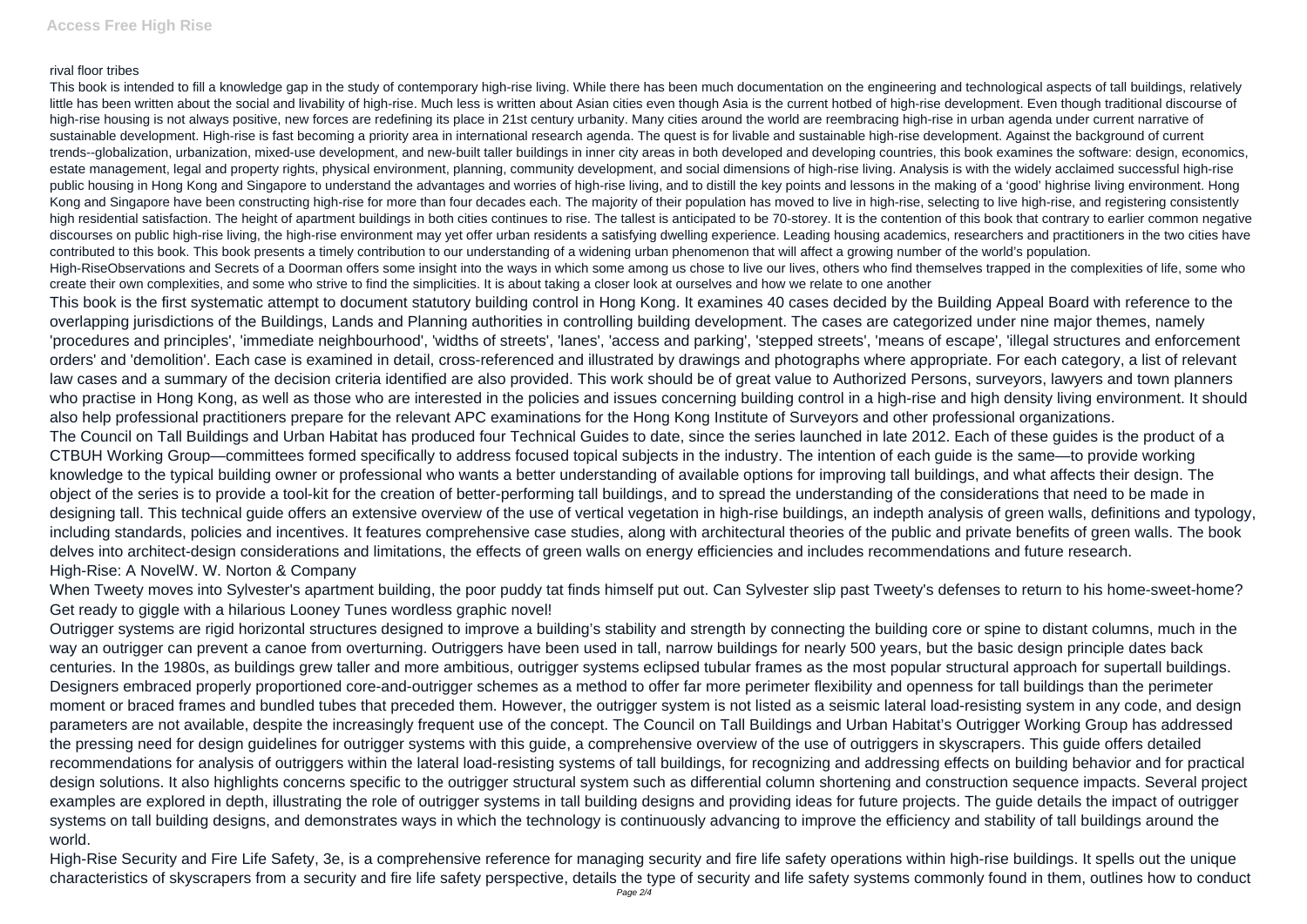risk assessments, and explains security policies and procedures designed to protect life and property. Craighead also provides guidelines for managing security and life safety functions, including the development of response plans for building emergencies. This latest edition clearly separates out the different types of skyscrapers, from office buildings to hotels to condominiums to mixed-use buildings, and explains how different patterns of use and types of tenancy impact building security and life safety. New to this edition: Differentiates security and fire life safety issues specific to: Office towers Hotels Residential and apartment buildings Mixed-use buildings Updated fire and life safety standards and guidelines Includes a CD-ROM with electronic versions of sample survey checklists, a sample building emergency management plan, and other security and fire life safety resources.

The classic novel of luxury and depravity, now a major motion picture. From the author of the celebrated dystopian classics Kingdom Come, The Drowned World, and The Drought, High Rise is a prescient story of class warfare. The film adaptation by acclaimed director Ben Wheatley (Sightseers, Kill List) features Academy Award® winner Jeremy Irons; BAFTA Award nominees Tom Hiddleston and Sienna Miller; Luke Evans and Golden Globe Award® winner Elisabeth Moss. When explosive loyalties form inside a luxurious apartment block isolated from the rest of society, modern elevators become fierce battlegrounds and cocktail parties degenerate into marauding attacks on "enemy" floors. In this chilling tale, humanity slips into violent reverse as once-peaceful residents, driven by primal urges, re-create a world ruled by the laws of the jungle. This is a guide to both the basics and the details of tall building design, delving into the rudimentary aspects of design that an architect of a tall office building must consider, as well as looking at the rationale for why and how a building must be built the way it is. Liberally illustrated with clear, simple black and white illustrations showing how the building structure and details can be built, this book greatly assists the reader in their understanding of the building process for a modern office tower. It breaks down the building into three main components: the structure, the core and the facade, writing about them and illustrating them in a simple-to-understand manner. By focusing on the nuts and bolts of real-life design and construction, it provides a practical guide and desk-reference to any architect or architecture student embarking on a tall building project.

This book establishes a proper firefighting mindset and promotes maintaining preparedness for the extreme physical and mental demands of firefighting operations in high-rise and standpipeequipped buildings ... Among the many valuable topics covered in this book are: standpipe system pressure regulating devices, pressure restricting devices and pressure reducing valves; cautious and disciplined elevator use during high-rise operations; elevator rescue operations; proper engine company suppression selection, including techniques to operate more powerful firefighting weapons with limited manpower; air support operations during high-rise emergencies, with or without an internal resource.

These short stories are written to acknowledge the challenges faced by a minority group in American Society who remain in search of life, liberty and the pursuit of happiness. Though they have become marginalized and exploited by the dominant population, they strive for respect, equal rights, equal opportunities, and equal accesses. Their persistence is strengthened in spite of, or because of the ongoing deceptive practices and hollow promises with which they must contend. I only hope that you will become inspired to support their efforts. This book presents a simple analytical method based on the extended rod theory that allows the earthquake resistance of high-rise buildings to be easily and accurately evaluated at the preliminary design stage. It also includes practical software for applying the extended rod theory to the dynamic analysis of actual buildings and structures. High-rise buildings in large cities, built on soft ground consisting of sedimentary rock, tend to have low natural frequency. If ground motion due to an earthquake occurs at distant hypocenters, the vibration wave can be propagated through several sedimentary layers and act on skyscrapers as a long-period ground motion, potentially producing a resonance phenomenon that can cause severe damage. Accordingly, there is a pressing need to gauge the earthquake resistance of existing skyscrapers and to improve their seismic performance. This book was written by authors who have extensive experience in tall-building seismic design in Japan. The software included enables readers to perform dynamic calculations of skyscrapers' resistance to vibrations. As such, it offers a valuable resource for practitioners and engineers, as well as students of civil engineering.

Tall buildings are not the only solution for achieving sustainability through increased density in cities but, given the scale of current population shifts, the vertical city is increasingly being seen as the most viable solution for many urban centers. However, the full implications of concentrating more people on smaller plots of land by building vertically - whether for work, residential or leisure functions - needs to be better researched and understood. It is generally accepted that we need to reduce the energy equation – in both operating and embodied terms – of every component and system in the building as an essential element in making it more sustainable. Mechanical HVAC systems (Heating, Ventilation and Air-Conditioning) in tall office buildings typically account for 30-40 percent of overall building energy consumption. The increased efficiency (or possibly even elimination) of these mechanical systems – through the provision of natural ventilation – could thus be argued to be the most important single step we could make in making tall buildings more sustainable. This guide sets out recommendations for every phase of the planning, construction and operation of natural ventilation systems in these buildings, including local climatic factors that need to be taken into account, how to plan for seasonal variations in weather, and the risks in adopting different implementation strategies. All of the recommendations are based on analysis of the research findings from richly-illustrated international case studies. Tried and tested solutions to real-life problems make this an essential guide for anyone working on the design and operation of tall buildings anywhere in the world. This is the first technical guide from the Council on Tall Buildings and Urban Habitat's Tall Buildings & Sustainability Working Group looking in depth at a key element in the creation of tall buildings with a much-reduced environmental impact, while taking the industry closer to an appreciation of what constitutes a sustainable tall building, and what factors affect the sustainability threshold for tall.

The High Rise Private Eyes, animal detectives, try to find the cat who stole their neighbor's binoculars.

This unique reference gathers numerous new studies examining specific, prominent high-rise buildings around the world. Each nuanced study included undertakes the following pivotal considerations: environmental impacts; safety & social acceptability; energy consumption and comfort; planning contexts within the urban zone; physical footprint and size; services and risks;